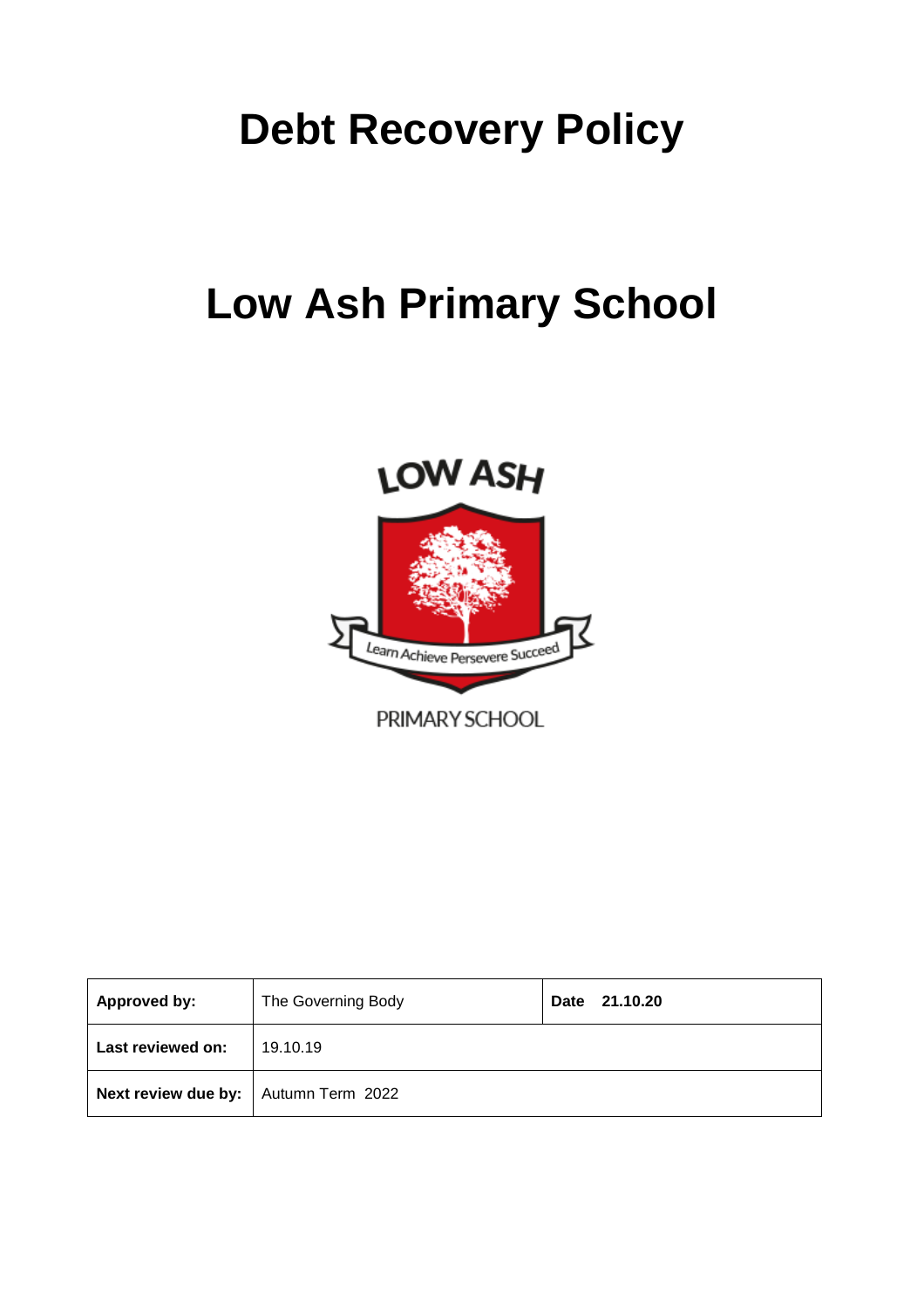## **Contents**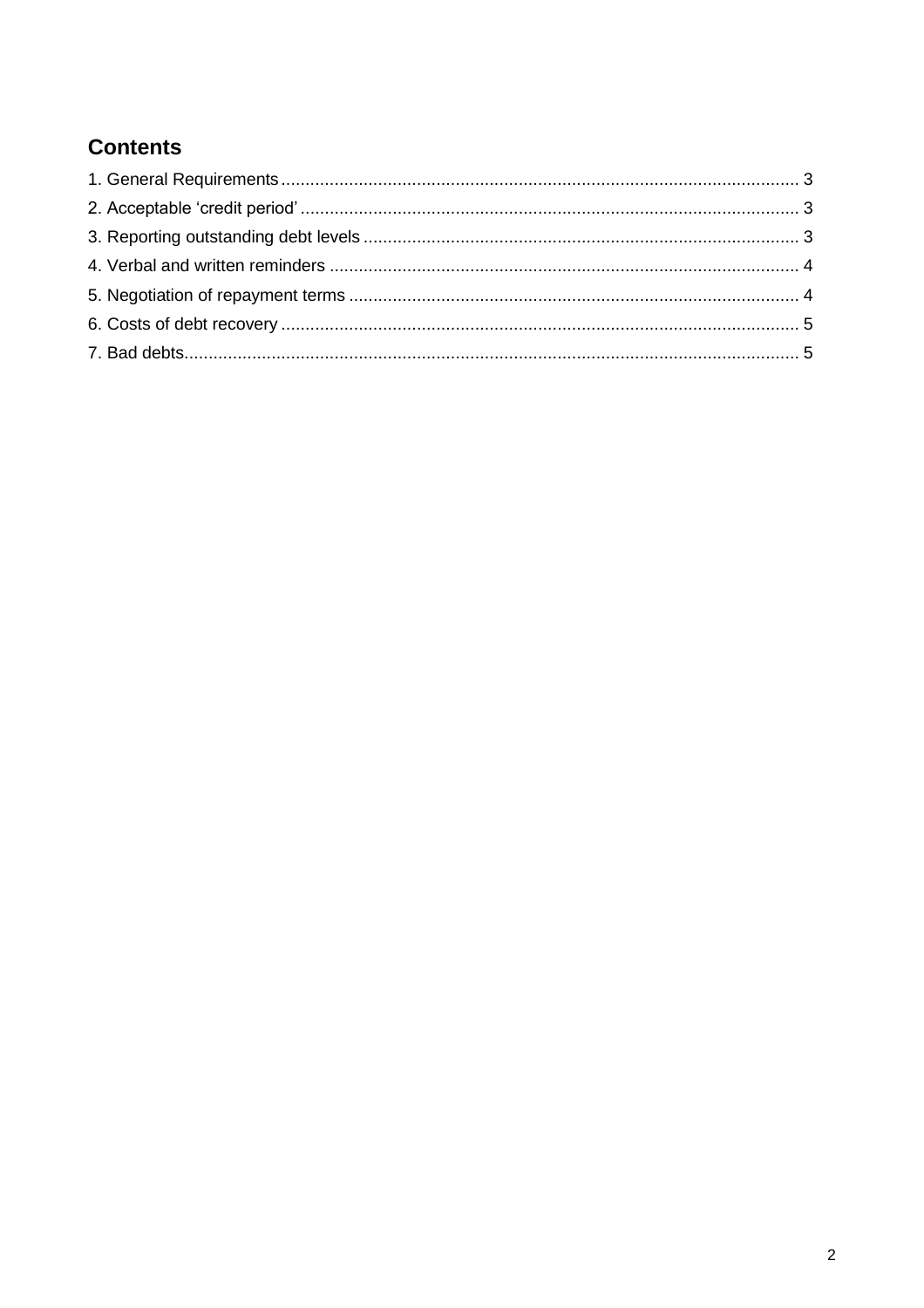## **1. General Requirements**

The school will take all reasonable measures to vigorously collect debts as part of its management of public funds. A debt will be written off only after all reasonable measures (commensurate with the size and nature of the debt) have been taken to recover it.

The school's Debt Recovery Policy will observe the relevant financial regulations and guidance set out in the Scheme for Financing Schools and any other legal requirements. In particular:

- the Governing Body will approve the write-off of all debts, stocks, stores and surplus assets
- all such write-offs will be recorded in the minutes of the governing body
- a formal record of any debts written off will be maintained and this will be retained for 7 years (the form of this record is specified below).
- the school will seek the advice of the Council's Legal Services Section should they consider taking legal or other action to recover the debt.

In general payment for all goods and services supplied by the School should be collected in advance or 'at the point of sale'.

The procedures to secure the collection of all debts are outlined below and should be followed by all school staff.

## **2. Acceptable 'credit period'**

The Governing Body must determine the length of time they deem as an acceptable 'credit settlement period' before the debt recovery procedures are applied.

The Governing Body may consider that an 'acceptable' credit period may vary between different income generating activities; for example;

- School lettings;
- Trips and activities.

The Governors may have stipulated a maximum settlement period for school lettings in a separate 'Lettings policy'. However, in order to ensure a consistent approach and demonstrate transparency, the 'acceptable' period for each activity should be stipulated in this policy.

Debt recovery procedures should be applied in accordance with item 4 of this policy.

## **3. Reporting outstanding debt levels**

Where payment from the parent/guardian has not been received in advance, or 'at the point of sale', the following process should be applied.

(a) An invoice should be issued on official school stationery for the full amount in order to officially set up the debt;

Where invoices are raised they should state the date by which payment is due *date/month/year*.

- (b) In all other cases, such as;
	- correspondence with parents, etc. the maximum period that the school regards as reasonable before payment is overdue should be clearly stated, for example contributions for a school trip should be received by *date/month/year*.
	- payment for items purchased should be sent to the school office by *date/month/year*.
- (c) A record of all goods and services will be maintained detailing:
	- type of good/services supplied;
	- value;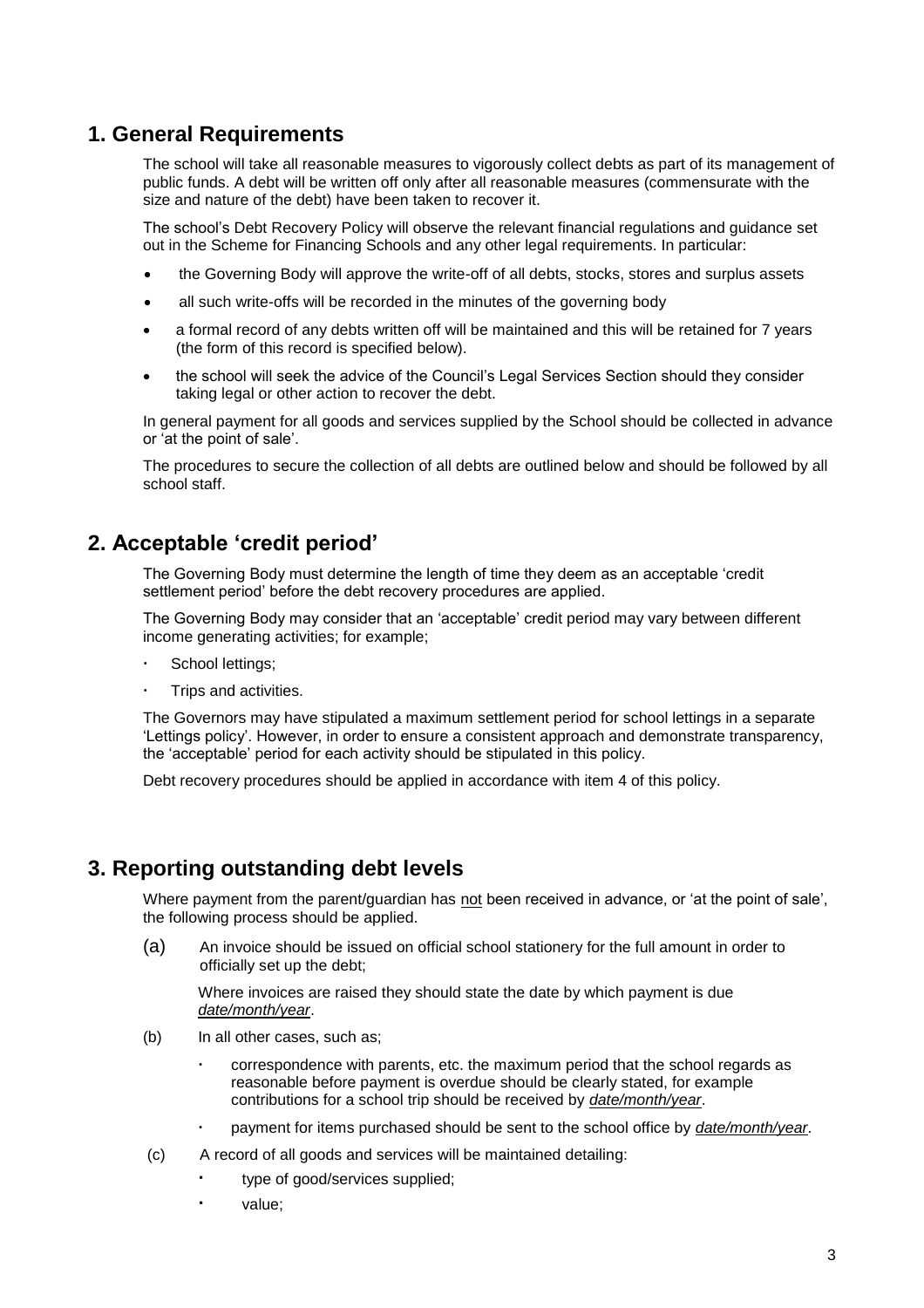- date(s) good/services supplied; and;
	- the identity of the 'debtor', e.g. parent, hirer, etc.

## **4. Verbal and written reminders**

#### **Details of all reminders, whether verbal or in writing, should be maintained. Where a letter is issued, a copy must be retained on file.**

Should a debt need to be taken beyond two reminder letters, formal written evidence may have to be produced.

It is therefore important that at least one, but preferably two, written reminders are sent.

#### **Initial 'overdue payment' reminder – 30 days after the date of the invoice**

An initial reminder may be informal and can be made either in person (when a parent/guardian comes to collect/drop off the child), or by telephone.

In general, the School Business Manager will notify the parent/guardian or organization/company.

The date of the initial reminder should be recorded.

#### **First 'overdue payment' reminder letter - 60 days after the date of the invoice**

A formal reminder letter should be issued 4 weeks after the informal reminder / the date of supply.

If action is to proceed further, it is necessary to prove that all reasonable attempts have been made to recover the debt, and that these attempts have been made in a timely manner, i.e. at the time that the debt first became overdue.

The date of the initial reminder should be recorded.

#### **Second 'overdue payment' reminder letter - 90 days after the date of the invoice**

A second reminder letter will be issued 4 weeks after the First Reminder Letter.

The date of the initial reminder should be recorded.

#### **Failure to respond to reminders / settle a debt**

If after 2 reminders, a response or payment is not received, a letter will be sent to the debtor advising them that the matter will be referred to the school's legal advisers. At the discretion of the Governing Body / Headteacher the debtor may be advised that they will be required to pay in advance for all future supplies or the supply will no longer be available to them.

This decision and its basis will be recorded and reported to the Governing Body

## **5. Negotiation of repayment terms**

Debtors are expected to settle the amount owed by a single payment as soon as possible after receiving the first 'overdue payment' reminder.

#### **However, if people are unable to pay;**

The School may reduce or cancel a debt in certain circumstances. A sensitive approach to debt recovery will be carried out, taking the following factors into account.

- Hardship where paying the debt would cause financial hardship.
- Ill health where our recovery action might cause further ill health.
- Time where the debt is so large compared to the person's income that it would take an unreasonable length of time to pay it all off.
- Cost where the value of the debt is less than the cost of recovering it.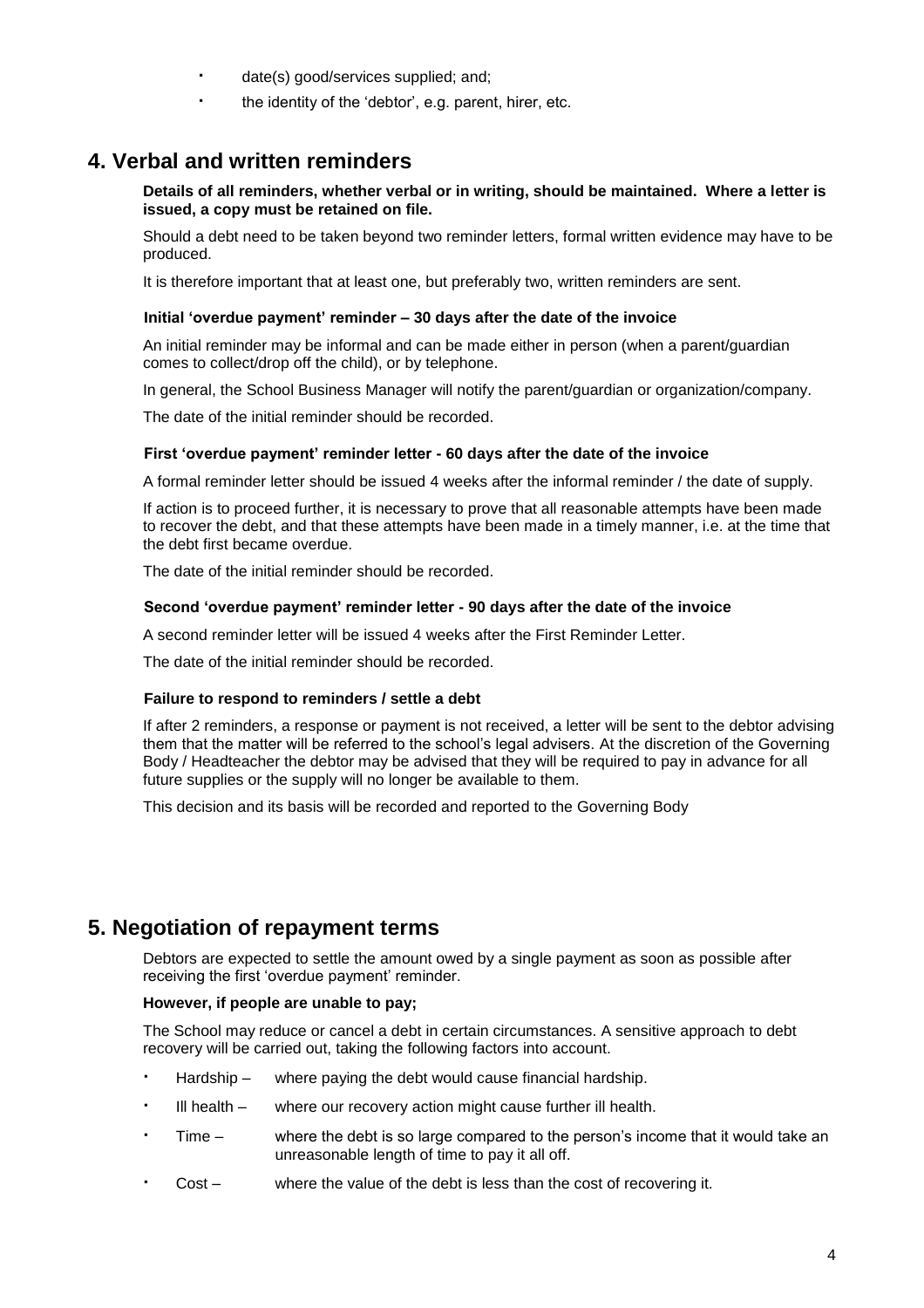Multiple debt – where someone owes more than one debt to the school. In this situation an attempt to agree one repayment plan to include all debts will be established.

Debtors are expected to settle the amount owed by a single payment as soon as possible after receiving the first 'overdue payment' reminder.

If a debtor requests 'repayment terms' these may be negotiated at the discretion of the Headteacher/School Business Manager.

A record of all such agreements entered into will be retained.

In all cases, a letter will be issued to the debtor confirming the agreed terms for repayment.

The settlement period should be the shortest that is judged reasonable.

The Headteacher will decide whether any debtor who has been granted extended settlement terms will not be offered any further 'credit' and will, in future, be required to pay in advance.

This decision and its basis will be recorded and reported to the Governing Body

### **6. Costs of debt recovery**

Where the school incurs material additional costs in recovering a debt then the Head teacher/ Governing Body will decide whether to seek to recover such costs from the debtor.

The debtor will be formally advised in writing that they will be required to pay the additional costs incurred by the school in recovering the debt.

This decision and its basis will be recorded and reported to the Governing Body.

### **7. Bad debts**

This debt recovery policy should be cross-referenced to the Scheme for Financing Schools.

Write-off of any debt requires the written approval of the Governing Body.

A record of the write-off, the reason for it, and the approval for it, will be retained for 7 years.

Signed ………………………………………………. Chair of Governors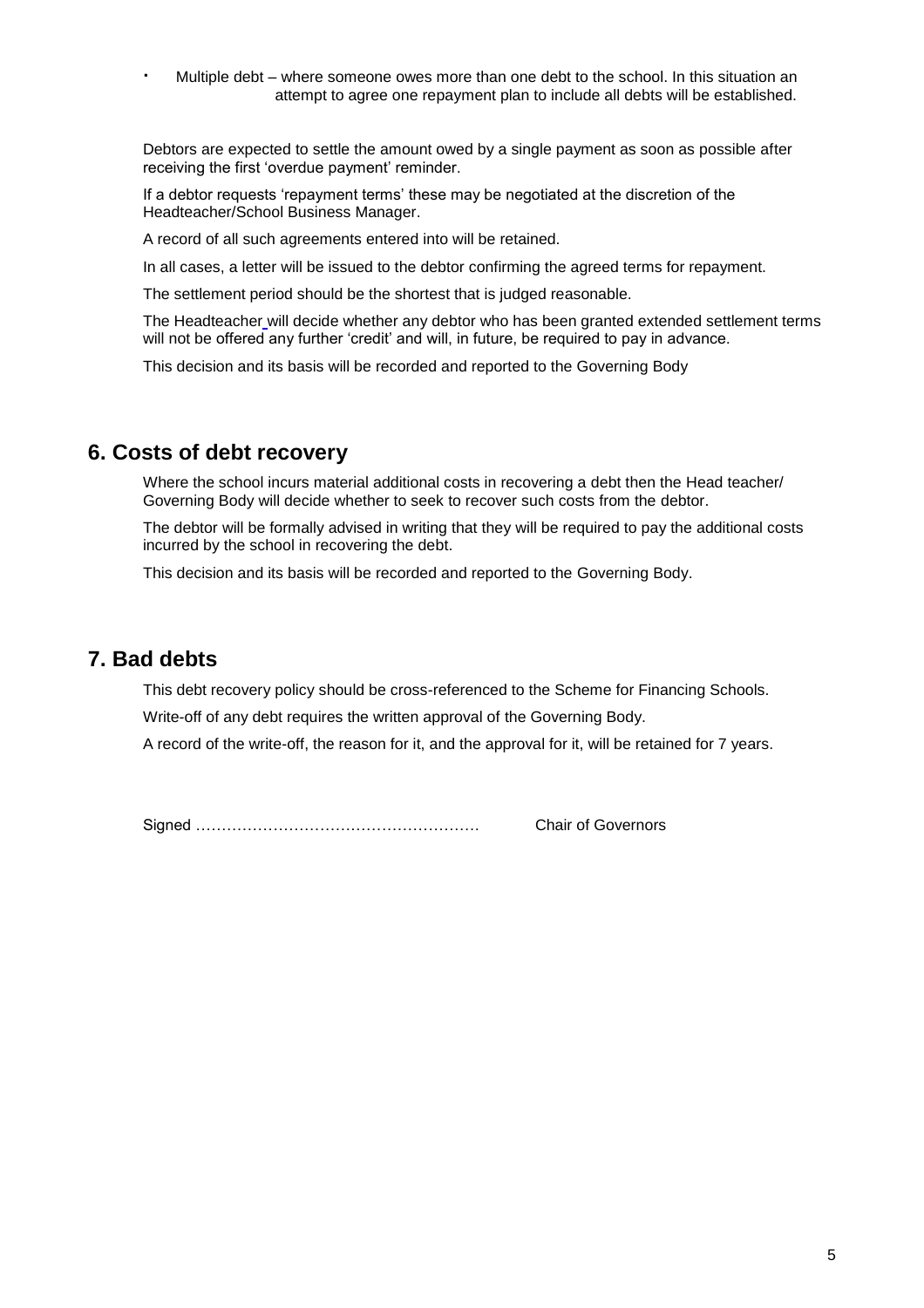#### **REQUEST FOR WRITE-OFF**

From…………………………. Date……………………………..

Please authorise write-off of the following debt:\*

| <b>INVOICE REF</b> | <b>NAME</b> | <b>DATE OF ACCOUNT</b> | <b>VALUE OUTSTANDING</b> |
|--------------------|-------------|------------------------|--------------------------|
|                    |             |                        |                          |
|                    |             |                        |                          |
|                    |             |                        |                          |
|                    |             |                        |                          |

Reason and circumstances for request:

**\* N B Use a separate form for each debt.**

**Name………………………………………… Date: ………………… Signature……………………**

**Headteacher**